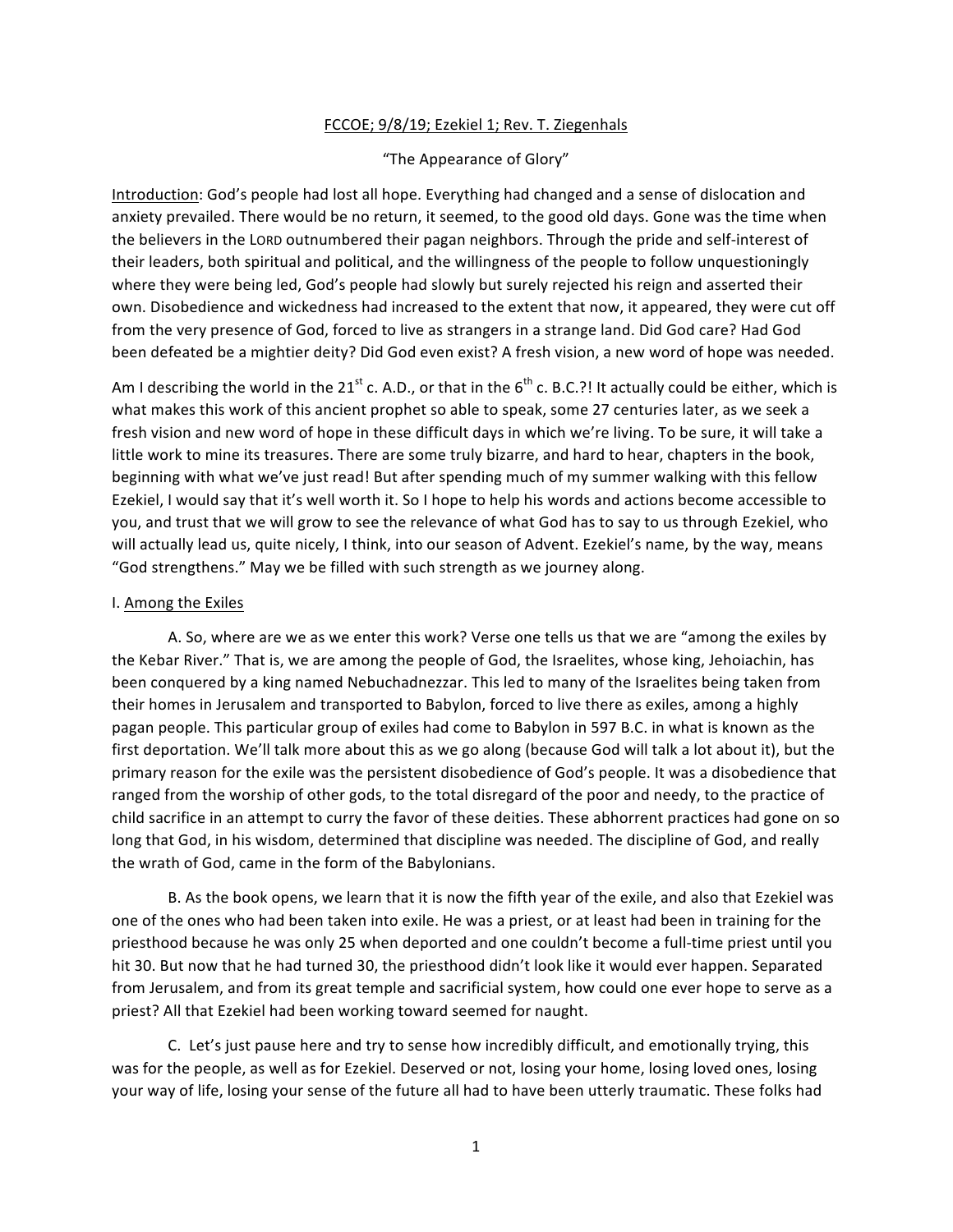witnessed the brutality of war and had now been living like refugees for five years. On top of that was the apparent loss of God's presence. For, if the temple was where God was, if the disciplines of your spiritual life were linked to the temple, and if that temple was in Jerusalem, then living with God in this unclean land of Babylon, amidst an unclean people, did not seem possible. Psalm 137 gives us some sense as to the emotional state of these exiled folk:

By the rivers of Babylon we sat and wept when we remembered Zion. . . How can we sing the *songs of the LORD while in a foreign land?* (vv. 1, 4)

It is worth pairing this psalm with another, Psalm 27:

The LORD is my light and my salvation, whom shall I fear? . . . When the wicked advance against *me* to devour me, it is my enemies who will stumble and fall. Though an army besiege me, my *heart* will not fear; though war break out against me, even then I will be confident. (vv. 1-3)

The problem with these latter words is that it seemed as if they had not come true! The wicked had advanced, they had besieged, and they had attacked, and they had *not* stumbled or fallen but had emerged victorious! There was nothing to be confident about; the only thing left to do, in exile, was remember the good old days, and weep.

D. How would you define the "good ole days?" Have you ever woken up in the middle of the night wondering where the world is headed? Have you ever thought that your ability to sin was greater than God's ability to save? Have you ever said, "Well, I've really done it, God is going to leave me this time." I'll give it away now, though we've a lot of ground to cover before we get there – God is holy and righteous and rightly judges sin. But even in the worst of situations, even in the worst of consequences, God does not abandon us; he still offers a word of hope and restoration.

## II. A Vision of Glory

A. The way God begins to communicate this to Ezekiel is through a magnificent, even overwhelming vision and display of his glory. Glory is a word that frames Ezekiel's ministry. He gets a plate-full of it right off the bat in chapter 1. Later (chs. 10-11) he'll see the glory of God, astonishingly, depart from the temple in Jerusalem. Later still (ch. 43) he'll see God's glory return in radiant splendor. The glory of God is his majestic perfection, his overwhelming power, the weight of his presence. The song we sang earlier on maybe helps us capture it best:

You are beautiful beyond description, too marvelous for words; Too wonderful for comprehension, like nothing ever seen or heard. Who can grasp Your infinite wisdom? Who can fathom the depth of Your love? You are beautiful beyond description, majesty enthroned above. And  $[so]$  I stand in awe, I stand in awe of You  $\dots$ 

The only thing different from this song and Ezekiel's experience was that by the end, Ezekiel couldn't even stand! What had begun looking like a great storm ended up in the throne room of the Almighty God; Ezekiel could only fall flat on his face!

B. Trying to explain it almost removes its majesty. You really have to just keep reading and reading until it begins to take hold of you. But let me just make a few, hopefully helpful, comments.